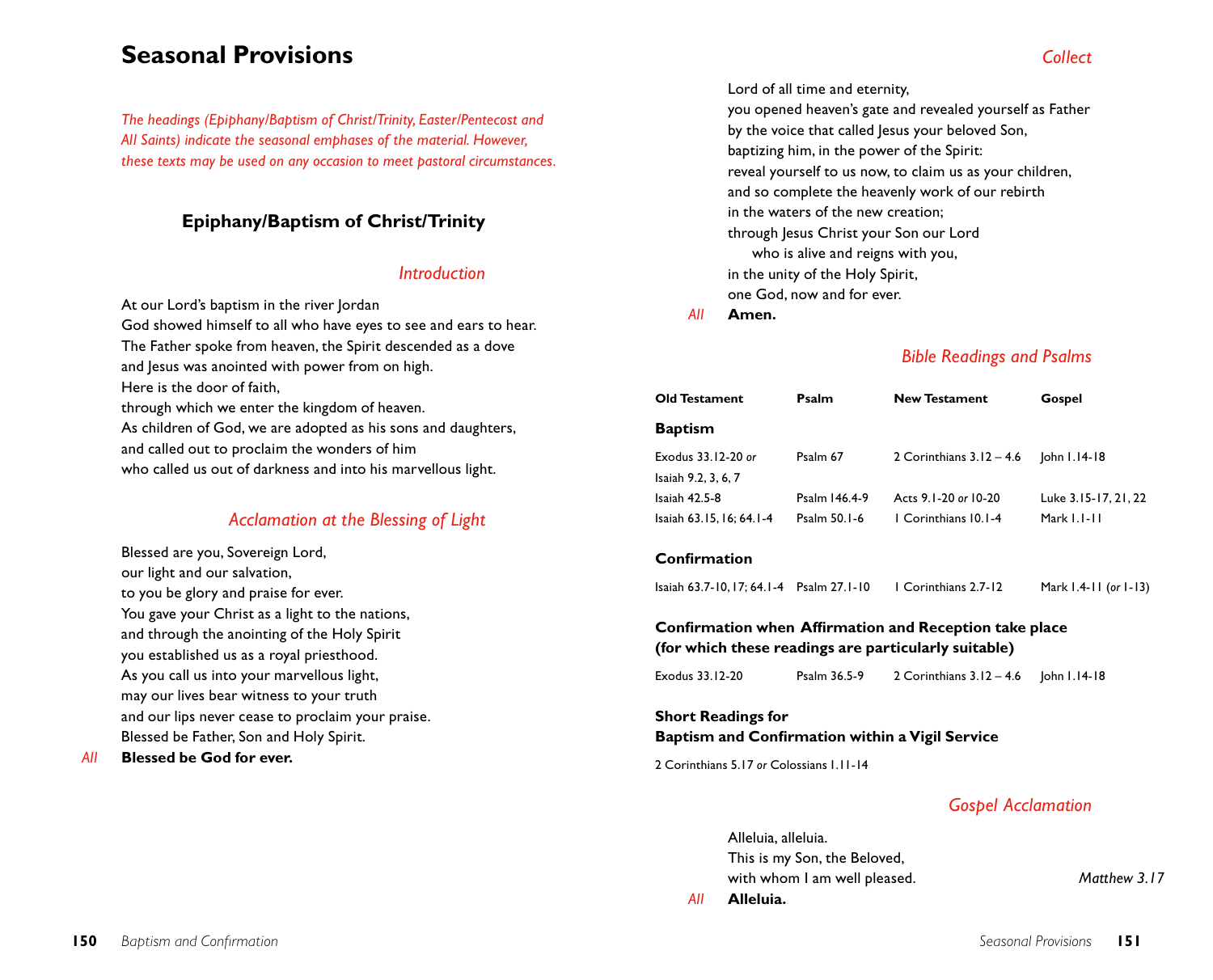## *Prayer over the Water*

Praise God who made heaven and earth,

*All* **who keeps his promise for ever.**

Let us give thanks to the Lord our God.

*All* **It is right to give thanks and praise.**

Father, we give you thanks and praise for your gift of water in creation; for your Spirit, sweeping over the waters, bringing light and life; for your Son Jesus Christ our Lord, baptized in the river Jordan.

We bless you for your new creation, brought to birth by water and the Spirit, and for your grace bestowed upon us your children, washing away our sins.

May your holy and life-giving Spirit move upon these waters. Restore through them the beauty of your creation, and bring those who are baptized to new birth in the family of your Church.

Drown sin in the waters of judgement, anoint your children with power from on high, and make them one with Christ in the freedom of your kingdom. For all might, majesty, dominion and power are yours, now and for ever.

*All* **Alleluia. Amen.**

### *Responsive Form*

Praise God who made heaven and earth,

*All* **who keeps his promise for ever.**

Let us give thanks to the Lord our God.

*All* **It is right to give thanks and praise.**

Father, for your gift of water in creation,

*All* **we give you thanks and praise.**

For your Spirit, sweeping over the waters, bringing light and life,

*All* **we give you thanks and praise.**

For your Son Jesus Christ our Lord, baptized in the river Jordan,

*All* **we give you thanks and praise.**

For your new creation, brought to birth by water and the Spirit,

*All* **we give you thanks and praise.**

For your grace bestowed upon us your children, washing away our sins,

*All* **we give you thanks and praise.**

Father, accept our sacrifice of praise; may your holy and life-giving Spirit move upon these waters.

*All* **Lord, receive our prayer.**

Restore through them the beauty of your creation, and bring those who are baptized to new birth in the family of your Church.

*All* **Lord, receive our prayer.**

Drown sin in the waters of judgement, anoint your children with power from on high, and make them one with Christ in the freedom of your kingdom.

*All* **Lord, receive our prayer.**

For all might, majesty, dominion and power are yours, now and for ever.

*All* **Alleluia. Amen.**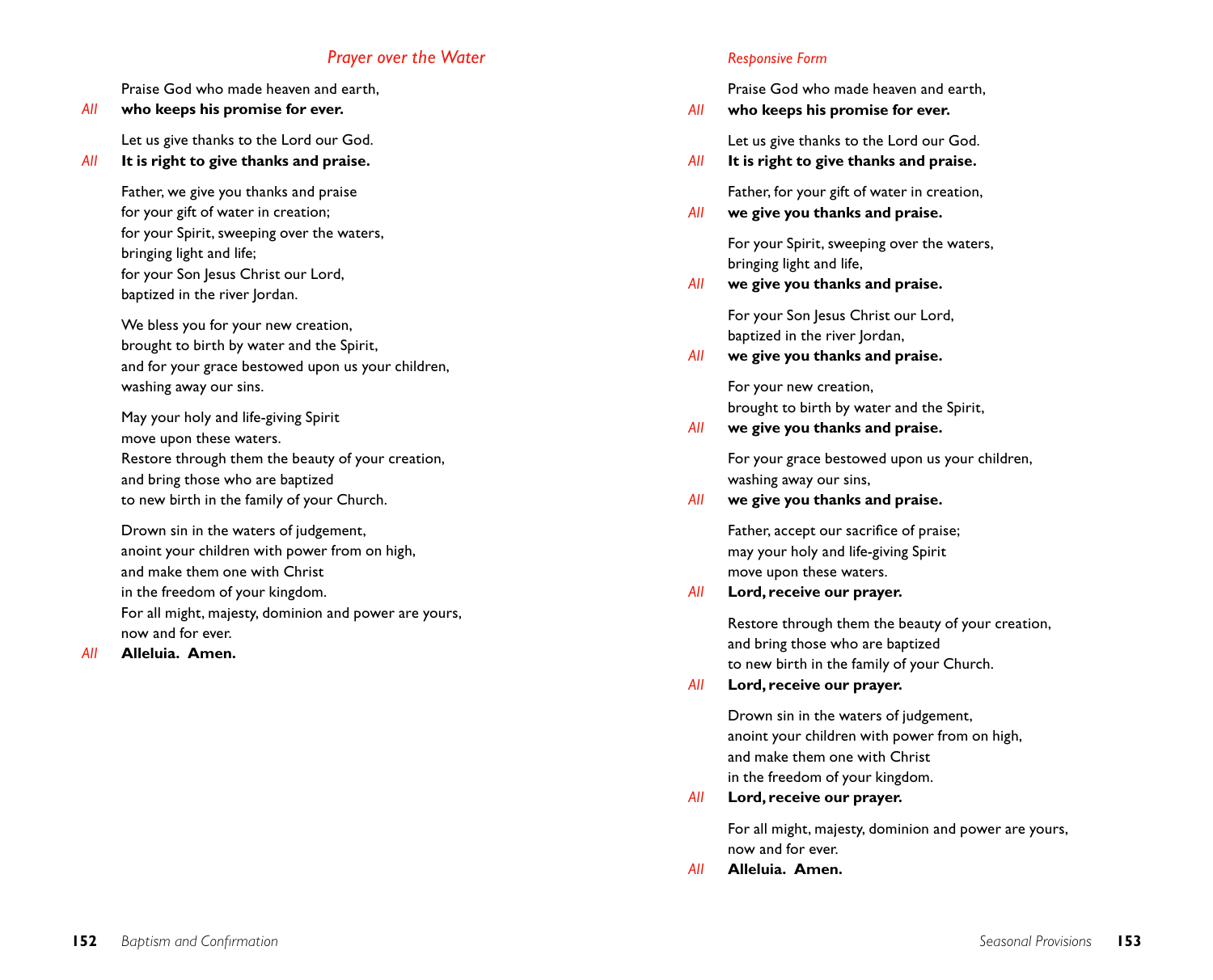## *Introduction to the Prayers of Intercession (Confirmation)*

#### *The bishop says to the newly baptized and confirmed*

You now share, with all the members of the Church, the privilege of praying to our Father, through his Son Jesus Christ, in the power of the Holy Spirit.

So, let us pray for the whole world, which is being renewed by the Word made flesh, Christ Jesus our Lord.

### *Prayers of Intercession*

#### God of glory,

whose radiance shines from the face of Christ, give your children such assurance of your mercy and such knowledge of your grace, that, believing all you promise, and receiving all you give, they may be transformed ever more closely by your Spirit into the image of Jesus, your Son.

Father of life,

#### *All* **make known your glory.**

God of light,

whose life shines beyond all things, give us and all your Church the will to follow Christ and to bear his peace, that the light of Christ may bring confidence to the world, and faithfulness to all who look to you in hope. Father of life,

# *All* **make known your glory.**

## God of power,

whose word gives life to heaven and earth, pour your abundant gifts on all your creation, that the blind may see, the fallen may be raised, and your people find tongues to confess your promises of a broken world made new.

Father of life,

*All* **make known your glory.**

*When Baptism and/or Confirmation are celebrated without Holy Communion, the Post Communion may be used to conclude the Prayers of Intercession.*

### *Introduction to the Peace*

If anyone is in Christ, there is a new creation. The old has passed away; the new has come.

## *Eucharistic Prefaces*

#### *Short Preface (contemporary language)*

And now we give you thanks because by water and the Holy Spirit you have made us a holy people in Jesus Christ our Lord, you raise us to new life in him and renew in us the image of your glory.

#### *Short Preface (traditional language)*

And now we give thee thanks because by water and the Holy Spirit thou hast made us a holy people in Jesus Christ our Lord, thou dost raise us to new life in him and renew in us the image of thy glory.

## *Post Communion*

## God of glory, you inspire us with the breath of life which brought to birth a new world in Christ. May we who are reborn in him be transformed by the renewal of our lives, that the light of your new creation may flood the world with your abundant grace; through Christ our Lord.

#### *All* **Amen.**

### *Blessing*

God, who in his Christ gives us a spring of water welling up to eternal life, perfect in you the image of his glory; and the blessing of God almighty, the Father, the Son, and the Holy Spirit, be among you and remain with you always. *All* **Amen.**

**154** *Baptism and Confirmation*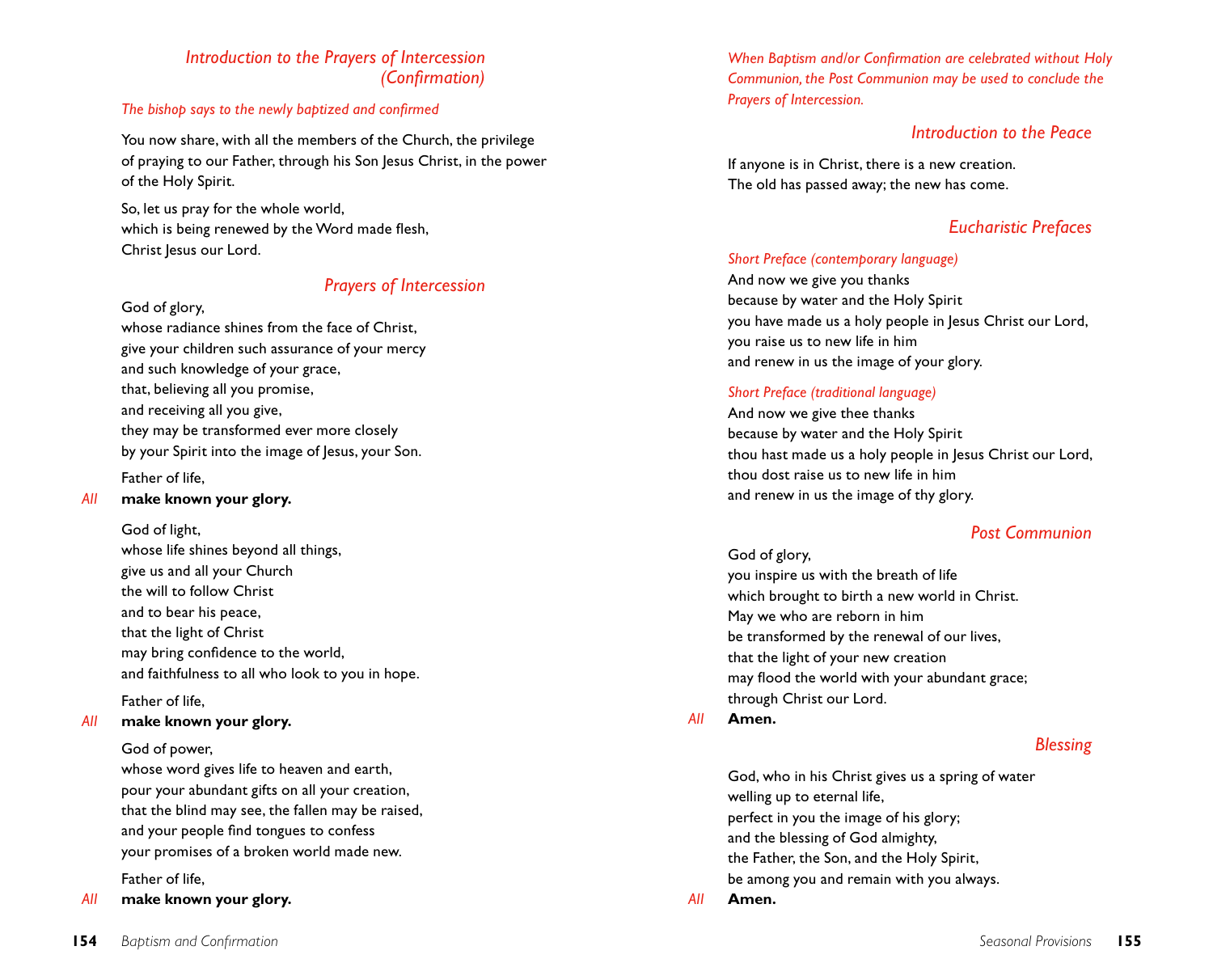## **Easter/Pentecost**

## *Bible Readings and Psalms*

#### *Introduction*

God raised Jesus Christ from the dead and sent the Holy Spirit to recall the whole world to himself. In baptism we die to sin and rise to newness of life in Christ. Here we find rebirth in the Spirit, and set our minds on his heavenly gifts. As children of God, we are continually created anew, as we walk the path of faith, and feed on the forgiveness of his healing grace.

## *Acclamation at the Blessing of Light (Easter)*

Blessed are you, Sovereign Lord, the God and Father of our Lord Jesus Christ, to you be glory and praise for ever. From the deep waters of death you brought your people to new birth by raising your Son to life in triumph. Through him dark death has been destroyed and radiant life is everywhere restored. As you call us out of darkness into his marvellous light may our lives reflect his glory and our lips repeat the endless song. Blessed be God, Father, Son and Holy Spirit.

#### *All* **Blessed be God for ever.**

*(For Pentecost, see page 136.)*

### *Collect*

Father of our Lord Jesus Christ, from whose wounded side flowed life for the world: raise your people from sin and death and build them as living stones into the spiritual temple of your Church; through Jesus Christ your Son our Lord, who lives and reigns with you in the unity of the Holy Spirit, one God, world without end.

*All* **Amen.**

| <b>Old Testament</b> | Psalm                                                        | <b>New Testament</b>       | Gospel           |
|----------------------|--------------------------------------------------------------|----------------------------|------------------|
| <b>Baptism</b>       |                                                              |                            |                  |
| Ezekiel 37.1-14      | Psalm 118.19-24                                              | Romans 6.3-11              | Matthew 28.16-20 |
| Ezekiel 36.24-28     | Psalm 51.7-14                                                | <b>Titus 3.3-7</b>         | John 20.19-23    |
| Ezekiel 47.1-12      | Psalm 46.1-7                                                 | Revelation 22.1-5          | John 7.37-39     |
| Confirmation         |                                                              |                            |                  |
| Ezekiel 37.1-14      | Psalm 118.19-24 or<br>A Song of Deliverance<br>(page $170$ ) | Romans 8.1-11<br>(or 4-11) | John 20.19-23    |

### **Confirmation when Affirmation and Reception take place (for which these readings are particularly suitable)**

| Jeremiah 31.31-34 | Psalm 119.105-112 | Galatians 5.22 – 6.2 | John 14.15-18 |
|-------------------|-------------------|----------------------|---------------|
|                   | or 104.29-32      | or Acts 2.1-18       | John 4.23-26  |

#### **Short Readings for Baptism and Confirmation within a Vigil Service**

Acts 2.38, 39 *or* 1 Peter 2.4, 5

## *Gospel Acclamation (Easter)*

Alleluia, alleluia. I am the first and the last, says the Lord, and the living one; I was dead, and behold I am alive for evermore.

*All* **Alleluia.** *cf Revelation 1.17,18*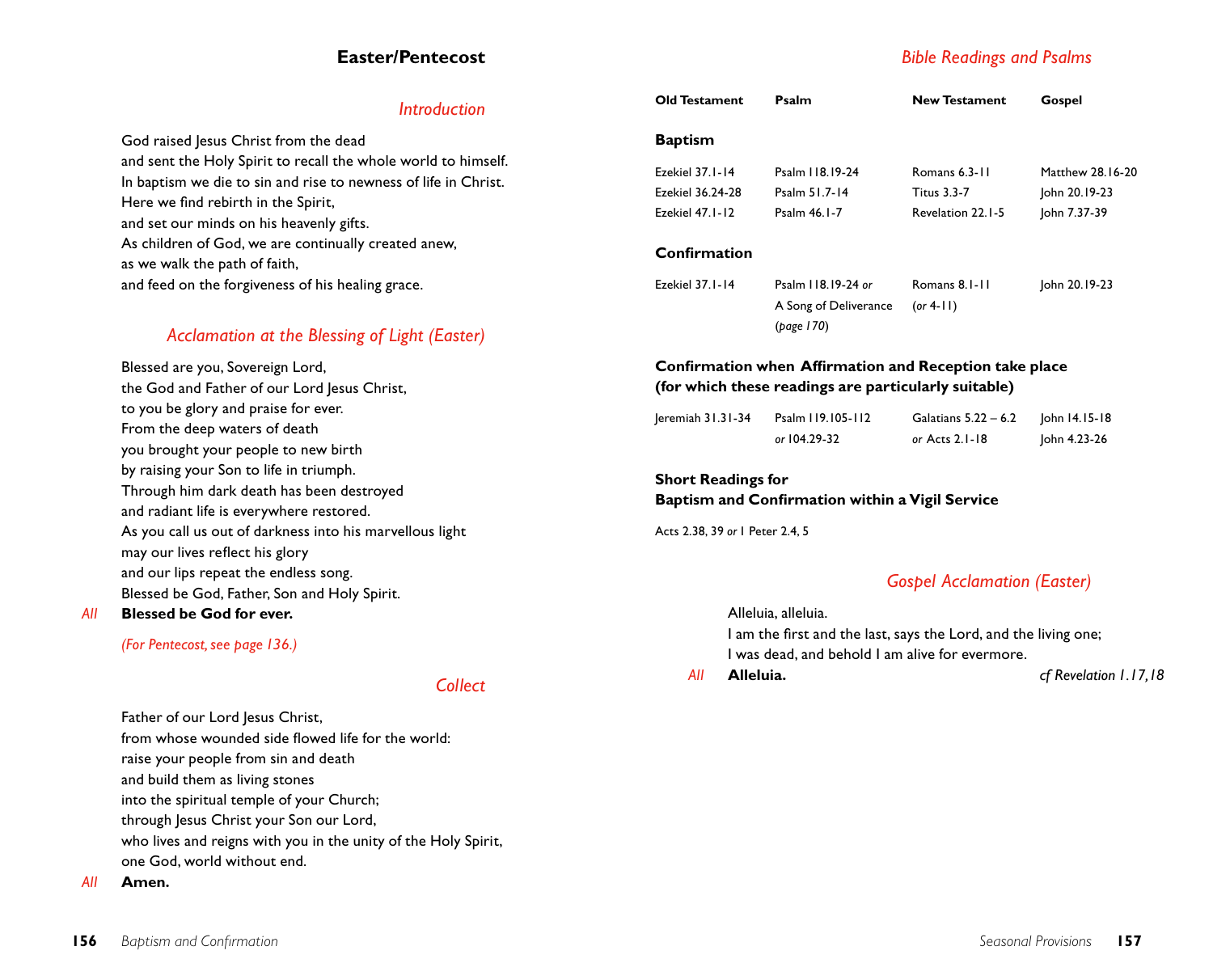## *Prayer over the Water*

*The bracketed refrain Saving God,* **give us life** *is optional. If it is used, it may be said or sung by all.*

*The first phrase Saving God (italicized) may be said or sung by a deacon or other minister.*

Praise God who made heaven and earth,

*All* **who keeps his promise for ever.**

Let us give thanks to the Lord our God.

*All* **It is right to give thanks and praise.**

Almighty God, whose Son Jesus Christ was baptized in the river Jordan, we thank you for the gift of water to cleanse us and revive us.

### **[***Saving God,*

### *All* **give us life.]**

We thank you that through the waters of the Red Sea you led your people out of slavery to freedom in the Promised Land.

**[***Saving God,*

### *All* **give us life.]**

We thank you that through the deep waters of death you brought your Son, and raised him to life in triumph.

### **[***Saving God,*

### *All* **give us life.]**

Bless this water, that your servants who are washed in it may be made one with Christ in his death and in his resurrection, to be cleansed and delivered from all sin.

### **[***Saving God,*

*All* **give us life.]**

Send your Holy Spirit upon them, bring them to new birth in the household of faith and raise them with Christ to full and eternal life; for all might, majesty, authority and power are yours, now and for ever. Amen.

### **[***Saving God,*

*All* **give us life.]**

## *Introduction to the Prayers of Intercession (Confirmation – Easter)*

### *The bishop says to the newly baptized and confirmed*

You now share, with all the members of the Church, the privilege of praying to our Father, through his Son Jesus Christ, in the power of the Holy Spirit.

So, let us pray for the whole world, which is being renewed by the Risen Christ.

*(For Pentecost, see page 146.)*

## *Prayers of Intercession*

Father, we thank you that by baptism you have raised these your children with Christ to new life in the Spirit. Guide and protect them with your grace, that they may follow you all their days and grow in knowledge and love of you.

Father, by the victory of your Son,

### *All* **give light to the world.**

May Christ who conquered sin and death keep his whole Church faithful to his gospel. Help us always to hold fast to truth and to walk in the way of life.

Father, by the victory of your Son,

### *All* **give light to the world.**

May the Holy Spirit fill the hearts and minds of all nations to unite the world in peace and love. By your healing power restore all that is broken and unite us with you, our God and Father.

Father, by the victory of your Son,

#### *All* **give light to the world.**

*When Baptism and/or Confirmation are celebrated without Holy Communion, the Post Communion may be used to conclude the Prayers of Intercession.*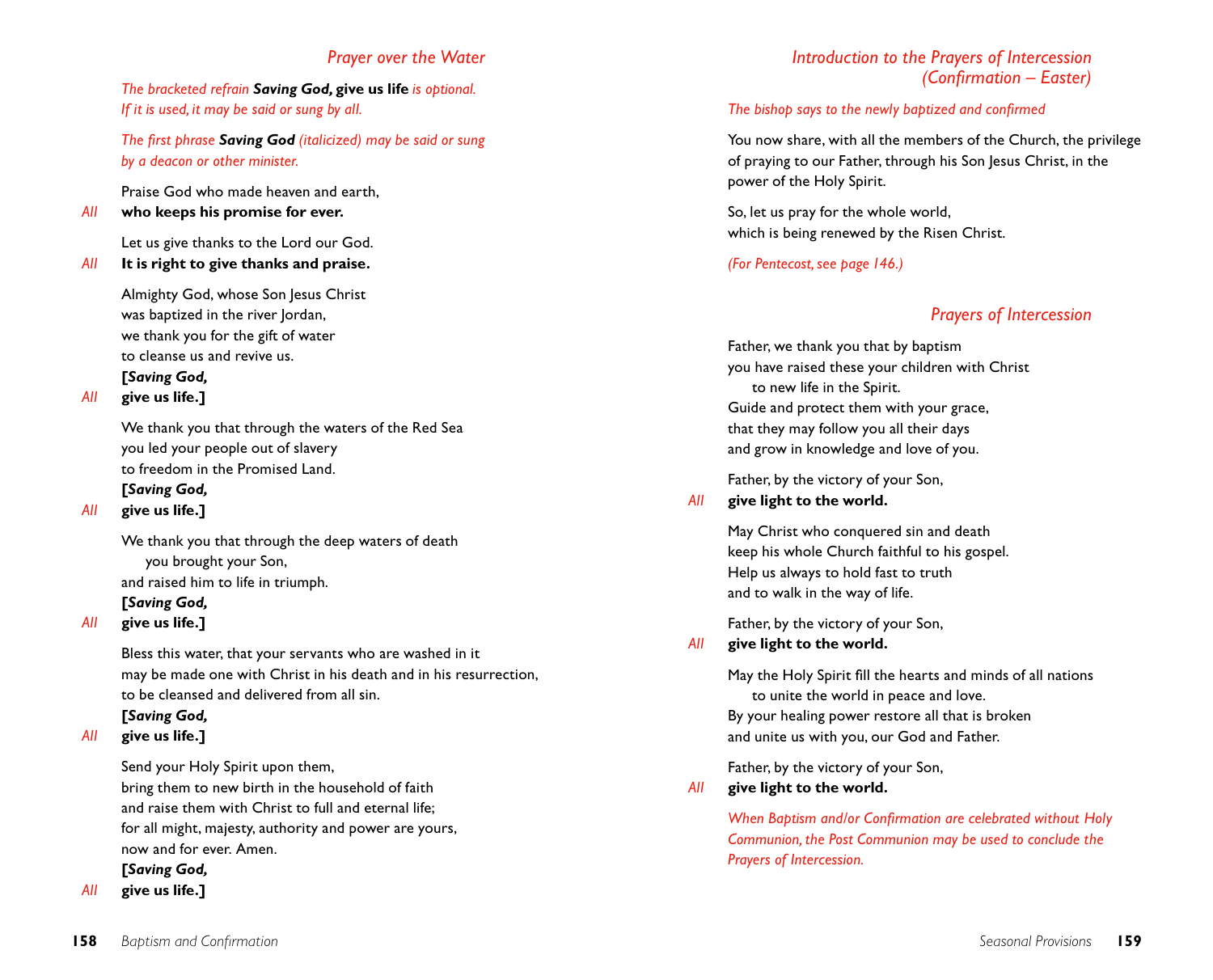### *Introduction to the Peace (Easter)*

The risen Christ came and stood among his disciples and said, 'Peace be with you.' Then were they glad when they saw the Lord.

*(For Pentecost, see page 146.)*

### *Eucharistic Prefaces*

#### *Short Preface (contemporary language)*

And now we give you thanks because by water and the Holy Spirit you have made us a holy people in Jesus Christ our Lord, you raise us to new life in him and renew in us the image of your glory.

#### *Short Preface (traditional language)*

And now we give thee thanks because by water and the Holy Spirit thou hast made us a holy people in Jesus Christ our Lord, thou dost raise us to new life in him and renew in us the image of thy glory.

### *Post Communion*

Author of life divine, in the resurrection of your Son, you set before us the mystery of his triumph over sin and death; may all who are washed in the waters of rebirth rise to newness of life and find the promised presence of your abundant grace; through Jesus Christ our Lord.

*All* **Amen.**

### *Blessing*

God the Father, by whose glory Christ was raised from the dead, strengthen you by his life-giving Spirit to walk with him in the paths of righteousness and peace; and the blessing of God almighty, the Father, the Son, and the Holy Spirit, be among you and remain with you always.

*All* **Amen.**

## **From All Saints' Day until Advent**

#### *Introduction*

In baptism, God calls us to be his friends and to make us holy in his Son Jesus Christ. On this journey of faith we have no abiding city, for we have the promise of the heavenly lerusalem, where the whole creation is brought to a new birth in the Holy Spirit.

Here we are united in the company of all the faithful, and we look for the coming of the eternal kingdom. As children of God, we look through this passing age for the signs of the dawn of everlasting glory.

### *Acclamation at the Blessing of Light*

Blessed are you, Sovereign Lord, our light and our salvation, to you be glory and praise for ever. You gave your Christ as a light to the nations, and through the anointing of the Holy Spirit you established us as a royal priesthood. As you call us into your marvellous light, may our lives bear witness to your truth and our lips never cease to proclaim your praise. Blessed be Father, Son and Holy Spirit.

*All* **Blessed be God for ever.**

## *Collect*

#### Almighty Father,

you have made us heirs through hope of your everlasting kingdom, and in the waters of baptism you have promised a measure of grace overflowing to all eternity. Take our sins and guilt away, and so inflame us with the life of your Spirit that we may know your favour and goodness towards us, and walk in newness of life, both now and for ever; through Jesus Christ your Son our Lord, who is alive and reigns with you, in the unity of the Holy Spirit, one God, now and for ever.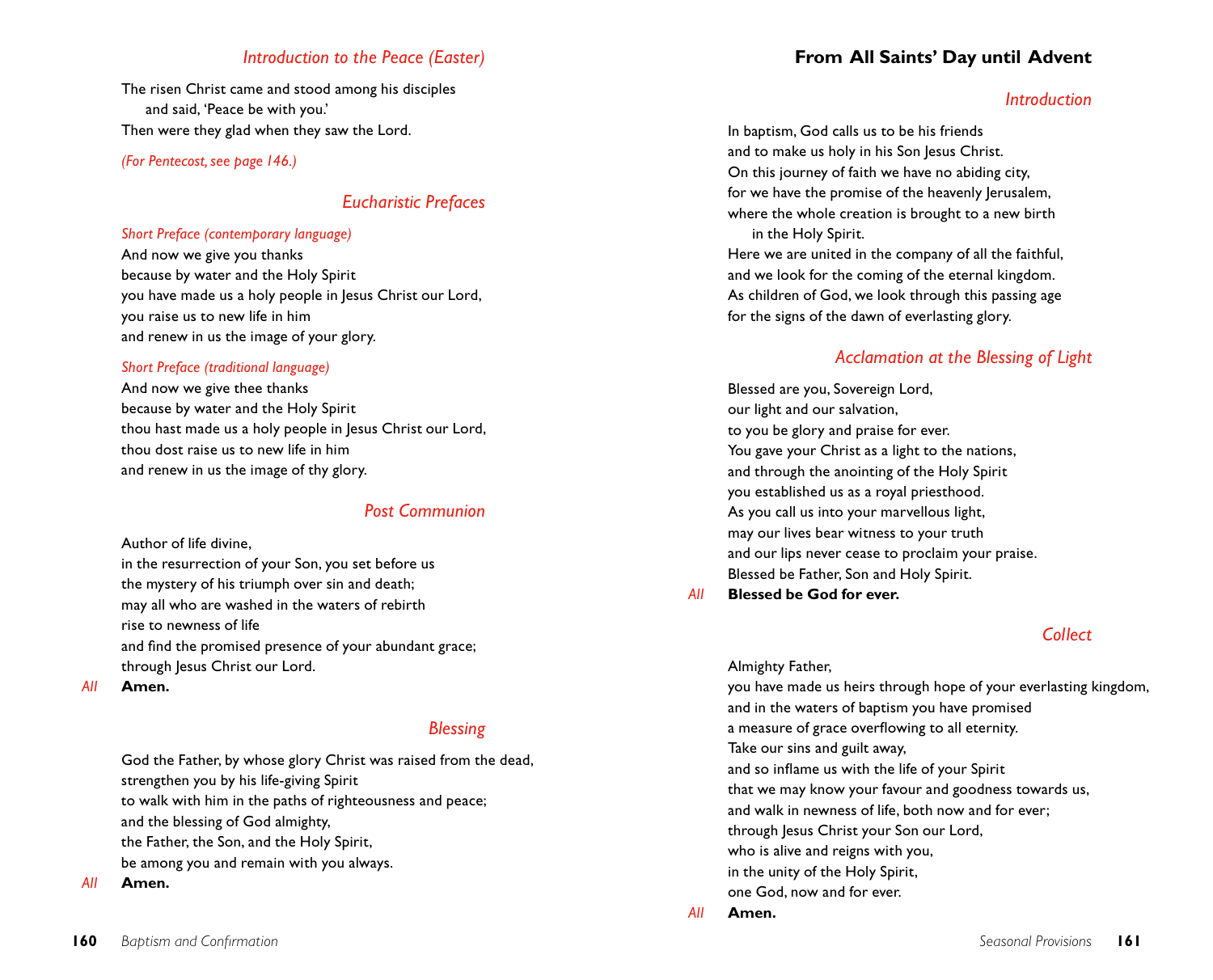## *Bible Readings and Psalms*

| Old Testament                     | Psalm                            | <b>New Testament</b>                                                                                           | Gospel               |
|-----------------------------------|----------------------------------|----------------------------------------------------------------------------------------------------------------|----------------------|
| Baptism                           |                                  |                                                                                                                |                      |
| Exodus 19.3-8                     | Psalm 98.1-4                     | Revelation 5.6-10                                                                                              | Matthew 28.16-20     |
| Isaiah 44.1-5                     | Psalm 63.1-7                     | Hebrews 11.32 - 12.2                                                                                           | Matthew 5.1-12 or 16 |
| Hosea 14.4-8                      | Psalm 92.10-15                   | I Peter 2.4-10                                                                                                 | John 15.1-11         |
| Confirmation                      |                                  |                                                                                                                |                      |
| Isaiah II.I-I0                    | Psalm 20.6-9                     | Revelation 5.6-10                                                                                              | Matthew 28.16-20     |
|                                   |                                  | Confirmation when Affirmation and Reception take place<br>(for which these readings are particularly suitable) |                      |
| Exodus 19.3-8                     | Psalm 96.1-10                    | I Peter 2.4-10                                                                                                 | Mark 1.14-20         |
| Short Readings for                |                                  | Baptism and Confirmation within a Vigil Service                                                                |                      |
| Romans 13.11, 12 or Romans 5.1, 2 |                                  |                                                                                                                |                      |
|                                   |                                  | <b>Gospel Acclamation (All Saints' Day)</b>                                                                    |                      |
|                                   | Alleluia, alleluia.              |                                                                                                                |                      |
|                                   |                                  | You are a chosen race, a royal priesthood,                                                                     |                      |
|                                   | a holy nation, God's own people, |                                                                                                                |                      |
|                                   |                                  | called out of darkness into his marvellous light.                                                              | I Peter 2.9          |

*All* **Alleluia.**

## *Prayer over the Water*

*The bracketed refrain Hope of the saints***, make known your glory** *is optional. If it is used, it may be said or sung by all.*

*The first phrase Hope of the saints (italicized) may be said or sung by a deacon or other minister.*

Praise God who made heaven and earth,

*All* **who keeps his promise for ever.**

Let us give thanks to the Lord our God.

*All* **It is right to give thanks and praise.**

| All | Lord of the heavens,<br>we bless your name for all your servants<br>who have been a sign of your grace through the ages.<br>[Hope of the saints,<br>make known your glory.]                                                                                                                                    |
|-----|----------------------------------------------------------------------------------------------------------------------------------------------------------------------------------------------------------------------------------------------------------------------------------------------------------------|
| All | You delivered Noah from the waters of destruction;<br>you divided the waters of the sea,<br>and by the hand of Moses<br>you led your people from slavery<br>into the Promised Land.<br>[Hope of the saints,<br>make known your glory.]                                                                         |
| All | You made a new covenant in the blood of your Son,<br>that all who confess his name<br>may, by the Holy Spirit,<br>enter the covenant of grace,<br>receive a pledge of the kingdom of heaven,<br>and share in the divine nature.<br>[Hope of the saints,<br>make known your glory.]                             |
| All | Fill these waters, we pray, with the power of that same Spirit,<br>that all who enter them may be reborn<br>and rise from the grave<br>to new life in Christ.<br>[Hope of the saints,<br>make known your glory.]                                                                                               |
|     | As the apostles and prophets, the confessors and martyrs,<br>faithfully served you in their generation,<br>may we be built into an eternal dwelling for you,<br>through Jesus Christ our Lord,<br>to whom with you and the Holy Spirit<br>be honour and glory, now and for ever. Amen.<br>[Hope of the saints, |
| All | make known your glory.]                                                                                                                                                                                                                                                                                        |
|     |                                                                                                                                                                                                                                                                                                                |